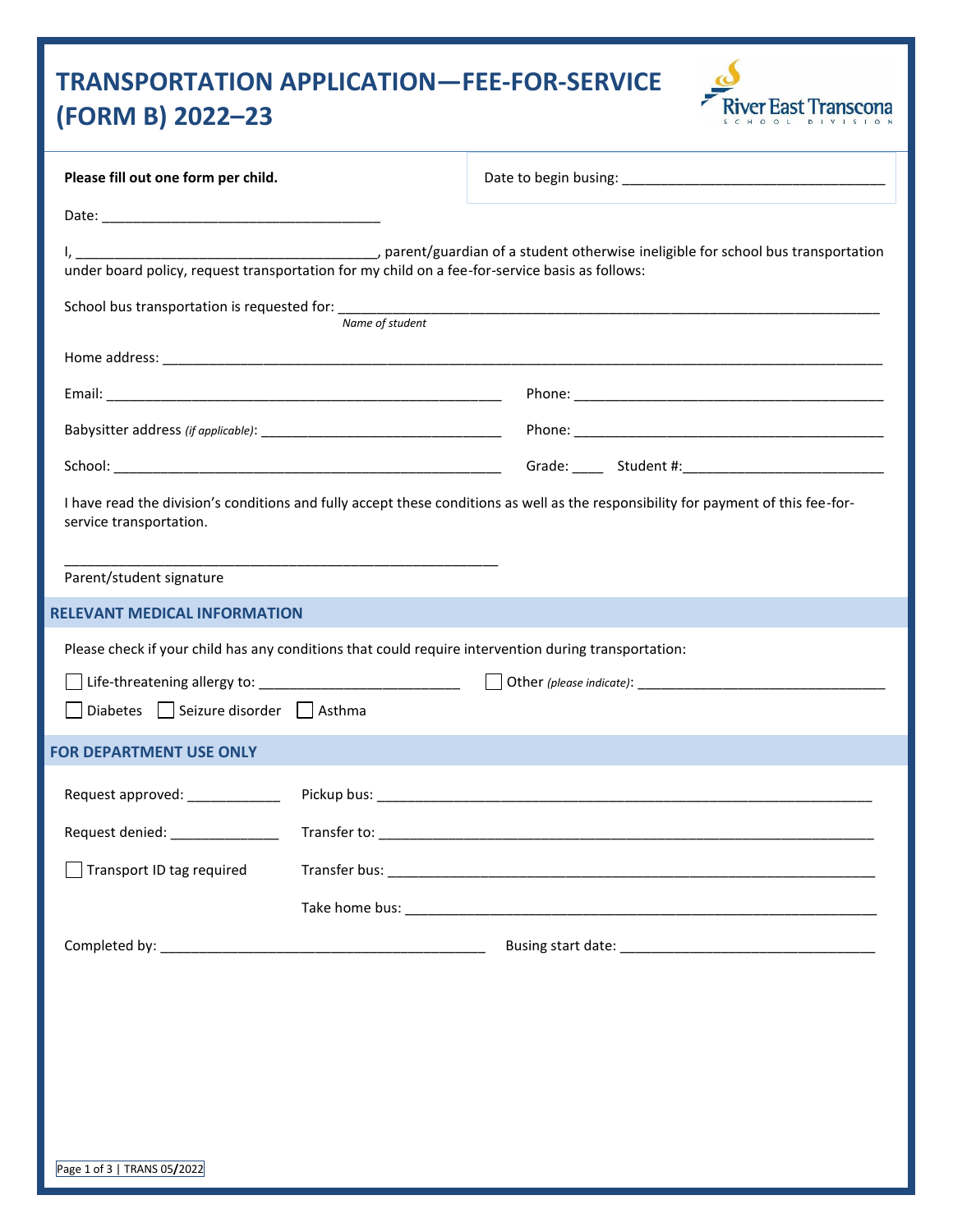## **TRANSPORTATION APPLICATION—FEE-FOR-SERVICE (FORM B) 2022–23**



#### **Please ensure you have enclosed one of the following:**

- Full payment dated September 1 of the school year for which you are applying.
- Direct debit authorization processed the 1st of every month starting September 1 to June of the school year. **\*PREFERRED METHOD**
- Ten post-dated cheques (dated the 1st of each month beginning with September 1).

Your application will not be processed unless full payment OR post-dated cheques are enclosed, OR a direct debit authorization is attached. Cheques are payable to RETSD.

Cheques or preauthorized payments returned by your bank will result in suspension of service.

If your application is not accepted, full payment or post-dated cheques will be returned, or direct debit authorization cancelled. If you need to cancel transportation services, a written notification of cancellation of the service must be received five business days prior to processing the next direct debit or post-dated cheque. No refund of a partial month will be made.

### **SCHEDULE OF COSTS FOR FEE-FOR-SERVICE—2022–23**

| Number of Children                     | Rate                                  |
|----------------------------------------|---------------------------------------|
| First child                            | \$751.00 per year @ \$75.10 per month |
| Second (and subsequent) child/children | \$375.50 per year @ \$37.55 per month |

**Please note:** Fee-for-service payments are based on a yearly rate divided by 10 months (September–June); therefore, winter and spring breaks are not discounted.

**THIS FEE-FOR-SERVICE DOES NOT QUALIFY AS A DEDUCTION UNDER THE INCOME TAX ACT.**

#### **DIRECT DEBIT AUTHORIZATION**

Upon receipt of this form, the monthly transportation fee will be withdrawn from my bank account on the first business banking day of each month for the duration of the application.

My consent also acknowledges that I understand participation in direct debit authorization will terminate in June or with the cancellation of service.

Please check the option that applies to your situation:

 $\vert \ \vert$  I have attached the required voided cheque or deposit slip.

\_\_\_\_\_\_\_\_\_\_\_\_\_\_\_\_\_\_\_\_\_\_\_\_\_\_\_\_\_\_\_\_\_\_\_\_\_\_\_\_\_\_\_\_\_\_\_\_\_\_\_\_\_\_\_\_\_\_\_\_

 $\Box$  I have already consented to make direct debit payments in a prior year and my banking information has not changed.

Parent/guardian signature

Date

\_\_\_\_\_\_\_\_\_\_\_\_\_\_\_\_\_\_\_\_\_\_\_\_\_\_\_\_\_\_\_\_\_\_\_\_\_\_\_\_\_